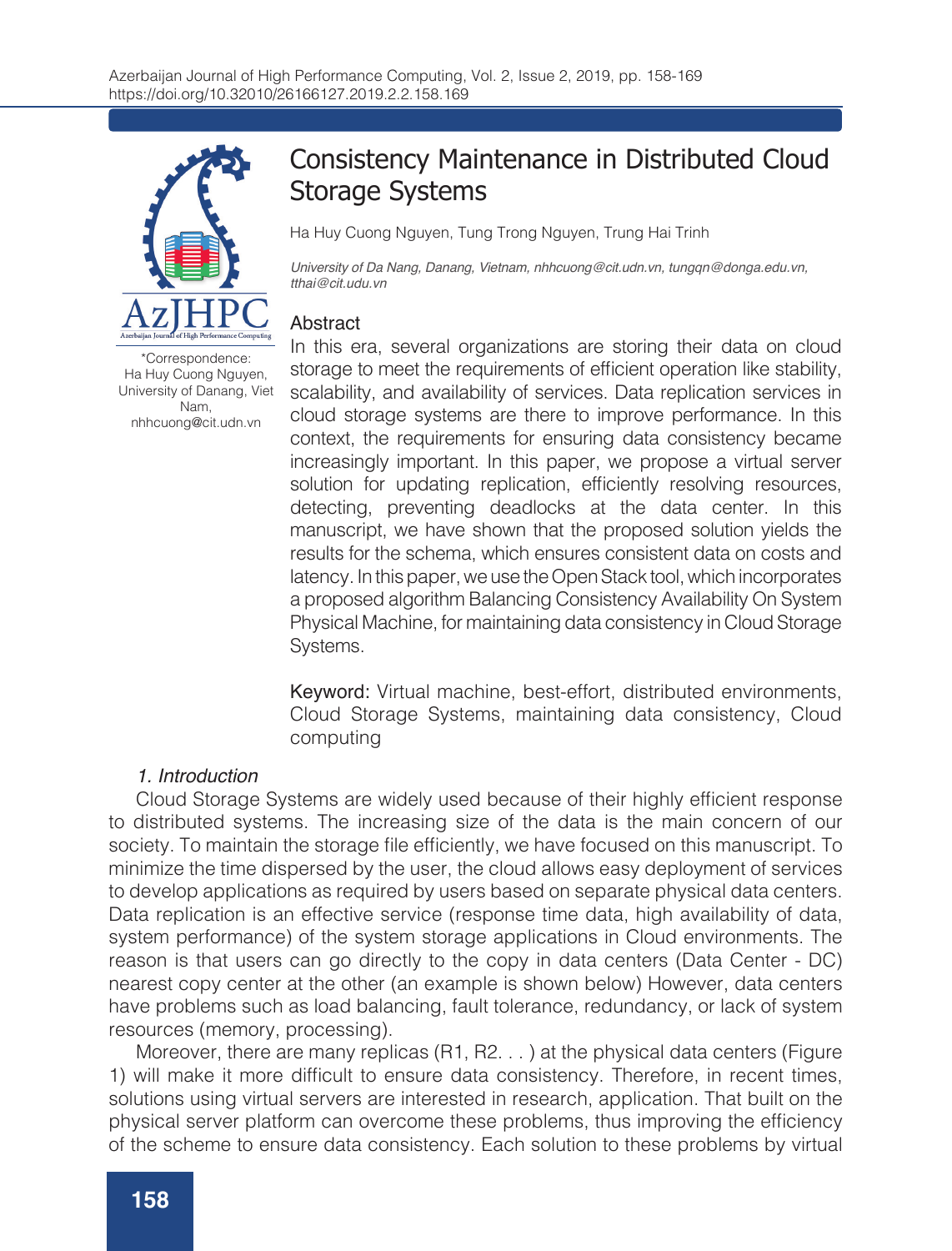servers can be considered as an approach to improve an efficiency consistency maintenance scheme for cloud storage systems. We use virtual server solutions to ensure data consistency by Amazon Dynamo (Vishnumurthy, & Francis, 2006, April). Dynamo's partitioning scheme relies on a variety of consistent hashing. In their scheme, the resulting range or space of a hash function is considered as a ring. Every member of the ring is a virtual node (host) where a physical node may be responsible for one or more virtual nodes. The introduction of virtual nodes, instead of using fixed physical nodes on the ring, is a choice that provides better availability and loads balancing under failures. Each data item can be assigned to a node on the ring based on its key. The hashed value of the key determines its position on the ring. Data then is assigned to the closest node on the ring clockwise.

Moreover, data is replicated on the successive K 1 nodes for a given replication factor K, avoiding virtual nodes that belong to the same physical nodes. All the nodes on Dynamo are considered equal and can compute the reference list for any given key. The reference list is the list of nodes that store a copy of data referenced by the key. Dynamo is an eventually-consistent system. Updates are asynchronously propagated to replicas. However, in this paper, we propose solutions for virtual servers to work more efficiently, thereby improving the efficiency of the schema to ensure consistent data. Specifically, with the method for predicting the distributed systems with the least completion time, which is used to make a complex commercial decision in resource allocation and scheduling. The methods of detecting deadlock using two-way search algorithms can improve the efficiency and effectiveness of resource allocation in the heterogeneous platform. In this manuscript, the authors propose a novel solution that uses virtual servers to update the replicas. Specific contributions are:

1) It is a related resource allocation solution that enables detection and handling deadlocks for virtual servers.

2) Conduct experiments and compares them to prove the effectiveness of the new proposal.

The work is organized in the following way: in part 2, we have introduced the related works and background study. In section 3, we initiated the existing models; Section 4 deals with the solutions for the distribution of heterogeneous resources in the distributor, in Section 5, we have represented the results from our evaluation. Section 6 deals with the result analysis. This section concludes with the comments and suggestions for future work.

## *2. Related works*

This section deals with the related study and background work. The problem of partitioning web- link graph for web ranking in P2P is formulated as a minimal cutset with density balanced partitioning (Rowstron & Druschel, 2001, November). The problem is proved to be an NP-Hard by reducing to the minimum bisection problem (Li, Xie & Li, 2008; Li, Xie, & Li, (2008).). In P2P based Page Rank (Adami, Gabbrielli, Giordano, Pagano, & Portaluri, 2015, December), each computational peer contains a local web- link graph, and its PageRank is computed locally. P2P is a viable choice to address such limitations. To be able to compute the global ranking, a special node, socalled word-node, is constructed to store the link page information of the other peers.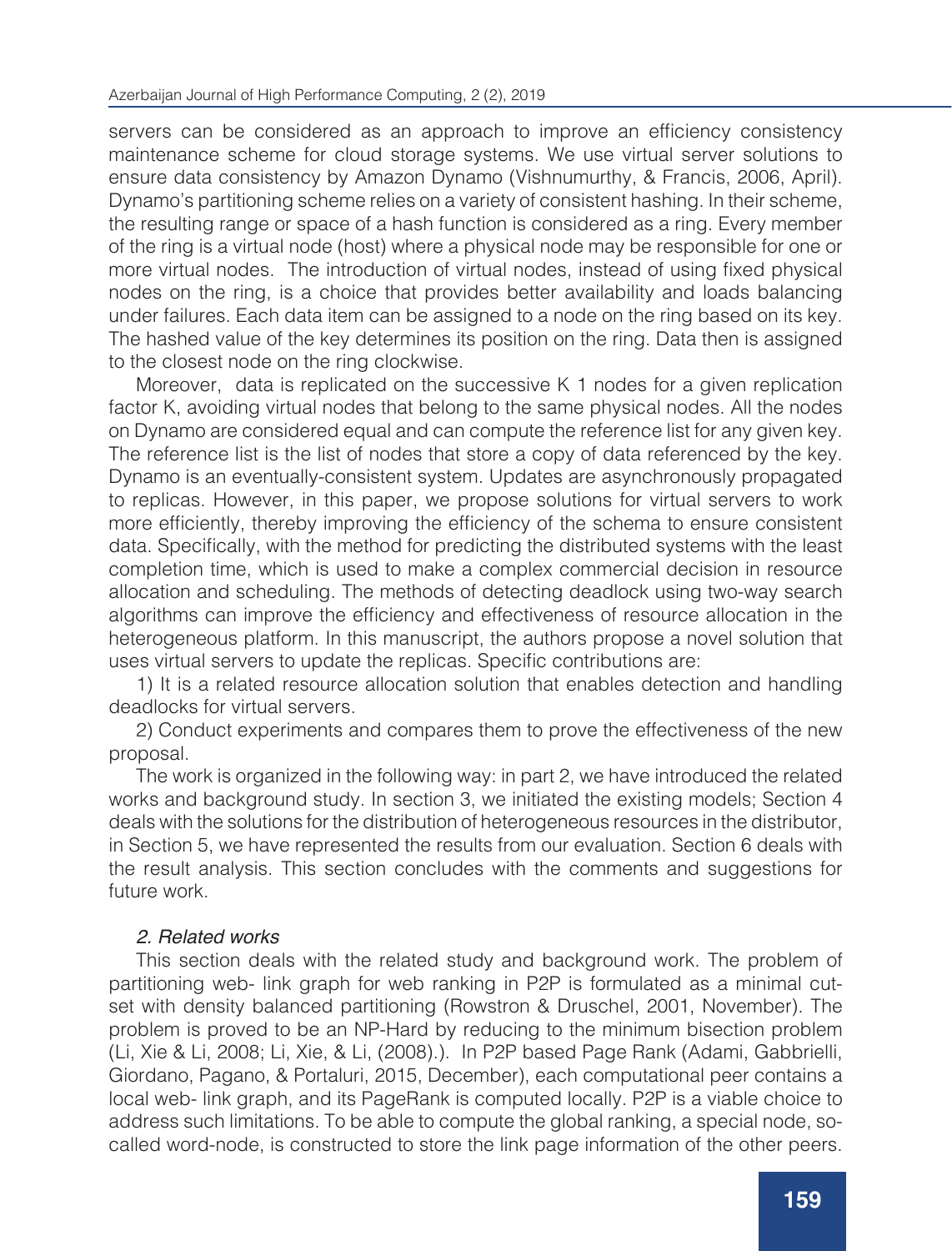Nassermostofi (2016). moves forward for authentication between familiar peers in P2P networking systems. A secure environment can only be achieved when peers are sure that they are communicating with the desired partner. There are two classes of P2P overlay networks: Structured and Unstructured. In structured P2P, strong consistency is provided by organizing heterogeneous nodes to an auxiliary structure on top of the overlay for updating propagation. Examples include the tree structure in SCOPE, the two-tiered structure in Ocean-Store, a hybrid of the tree, and a two-tiered structure. Nakashima, T., & Fujita, S. (2013, December) proposed an approach to building a tree by recursively selecting a representative and partitioning method. With this method, it supports only to store information of the tree structure in their subspace for all the intermediate nodes. So, the method becomes very difficult to update tree structure, and it can not be interested in the object are in the object's update dissemination tree. When we update the system applications with different problems, the process adds unnecessary overhead, which is being created while maintaining the tree from node failures. The systems cannot check error from heterogeneous nodes when increasing message request update (Pang, Wang & Zhang, 2013). The method is meant for constructing the tree structure dissemination by only involving heterogeneous nodes. In this paper, authors are interested in method maintenance and update propagation. Hence, the problem also efficiently builds the tree structure dissemination and binary tree decomposition. In this paper, in order to make it balanced and robust, the methods statistically optimized will be proposed in section 4. Vivek presented two types of bounded consistency that are provided with rumor spreading and replica chain. They have used this approach to ensure a certain probability of a new version that is being received in unstructured P2P systems. The probability is tuned by adjusting the redundancy degree in propagating an update to maintain the balance between the communications overhead with the consistency strictness. The message broadcast is an unstructured byte array that is delivered to all members of the group through the method probabilistic bounded consistency. In the previous work (Adami, Gabbrielli, Giordano, Pagano & Portaluri, 2015, December), the proposed method to be the best algorithm for constructing unstructured P2P graphs suitable for heterogeneous random selection. Here is a brief overview of other unstructured approaches. Adami, Gabbrielli, Giordano, Pagano & Portaluri. (2015, December) extends SCOPE by making both graph construction and query- resolution sensitive to node capacities. High-capacity nodes have higher degrees and are more likely to be traversed by random walks. While Swap links share these two features with GIA, Swaplinks exhibits more accurate control over the degree and probability of selection. Other examples of unstructured graph construction schemes include Araneola, an approach by Law and Siu, and Jianming Fu et al. None of these take node heterogeneity into account. The described mechanism by Jin, Ibrahim, Bell, Qi, Cao, Wu & Shi (2010) can be used as a random node selection primitive, but as was the case with the previously mentioned schemes, it does not take into account node heterogeneity.

In P2P systems, to avoid conflict relocation decisions in sequential nodes, it will contact the cached ancestors. With the method, the systems P2P in distributed systems are to retrieve the lost packets. The proposed model by Bermbach & Kuhlenkamp (2013, May) is described for consistency maintenance. Moreover, in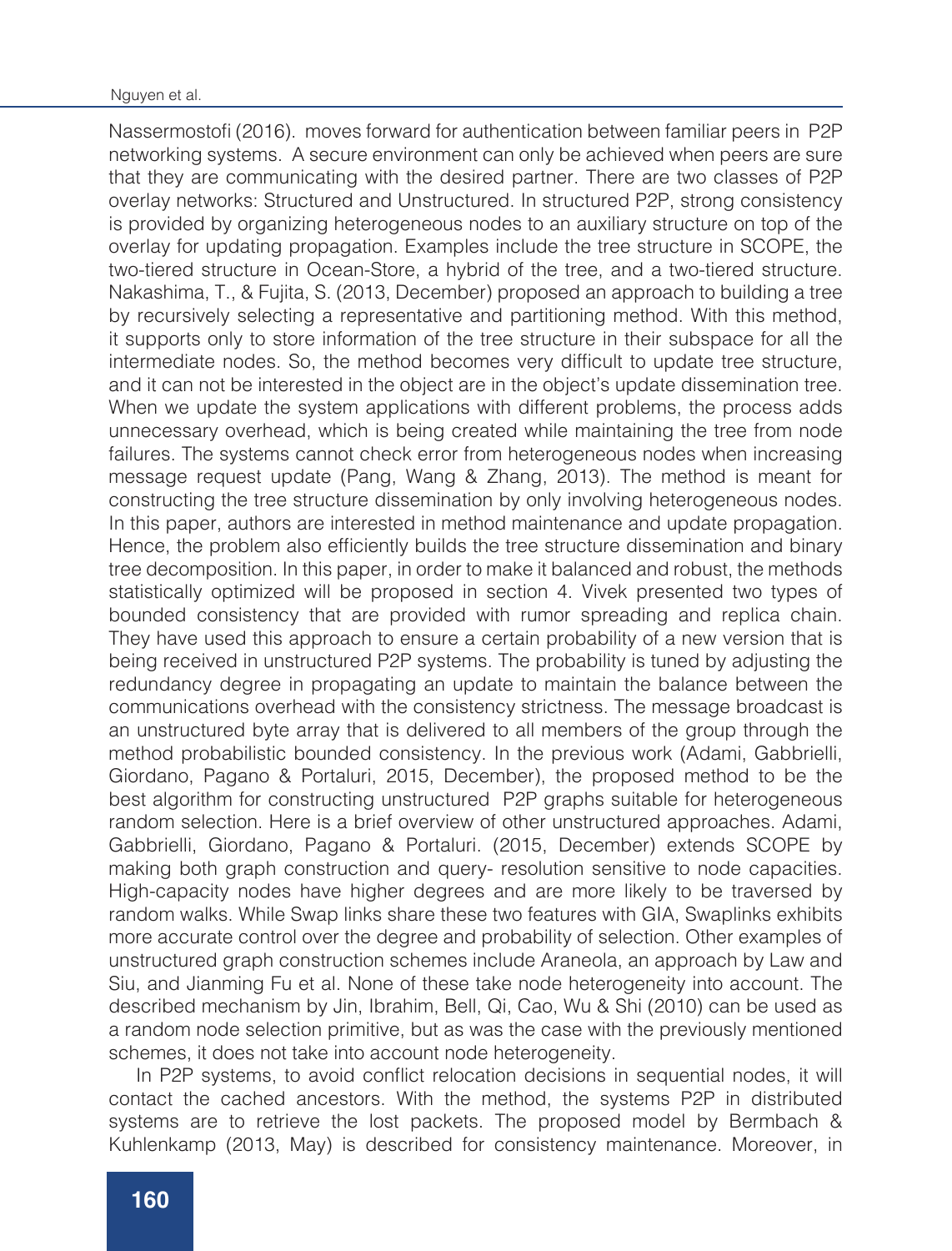mentioned resource, it is extended by a consistency model for P2P applications. The used methods are a hybrid of push and pull, maintaining consistency. By Addition, they have also used to provide application tailored cache consistency, although each node can specify its consistency requirement. Proposed by Pang Wang & Zhang (2013) the model makes each node perform the strongest consistency maintenance from all its descendant nodes in the overlay replica hierarchy. The methods presented are meant for maintaining consistency at a node which cannot be reduced even. Therefore, we can see that most of the papers have not focused on the case study of strong consistency. In this paper, we have shown the solution methodology to update consistency in this above context.

## *3. Resource allocation in heterogeneous distributed platforms*

In computing servers, several hardware and software resources are available for being configured. Hence allocation of resources should be in an efficient manner so that we may optimally utilize the resources. Resource allocation: Over the years, the model of cloud computing has drawn the attention of researchers Cloud users around the world. Cloud computing presents a model of resource allocation other than grid or scheduling. Especially, Amazon C2 is capable of allocating smaller computing resources, rather than a few, large requirements. The emergence of heterogeneity allows clouds to compete with traditional distributed computing systems, which often include many different architectures.

No same with the distribution system traditional, we can see a system does not even include files that are too connected by a network transport. Slow delays in transactions are a limit but not guess before.

Example 1 Many replica in CLOUD STORAGE SYSTEMS

We have used the platform graph for the grid platform. We model a collection of



## *Fig. 1: Many replicas in CLOUD STORAGE SYSTEMS*

heterogeneous resources as the nodes and the communication links between them as the edges of an undirected graph. See an example in Figure 2 with a simple platform on Industry 4.0. Industry 4.0 is indispensable are the following virtual machines provide services. Customers here are farmers who have the farms they may need to store data, retrieve data. A process can be in two states:

Running or blocked. In the running state (also called active state), a process has all the needed resources and is either executing or is ready for execution. In the blocked state, a process is waiting to acquire some resources.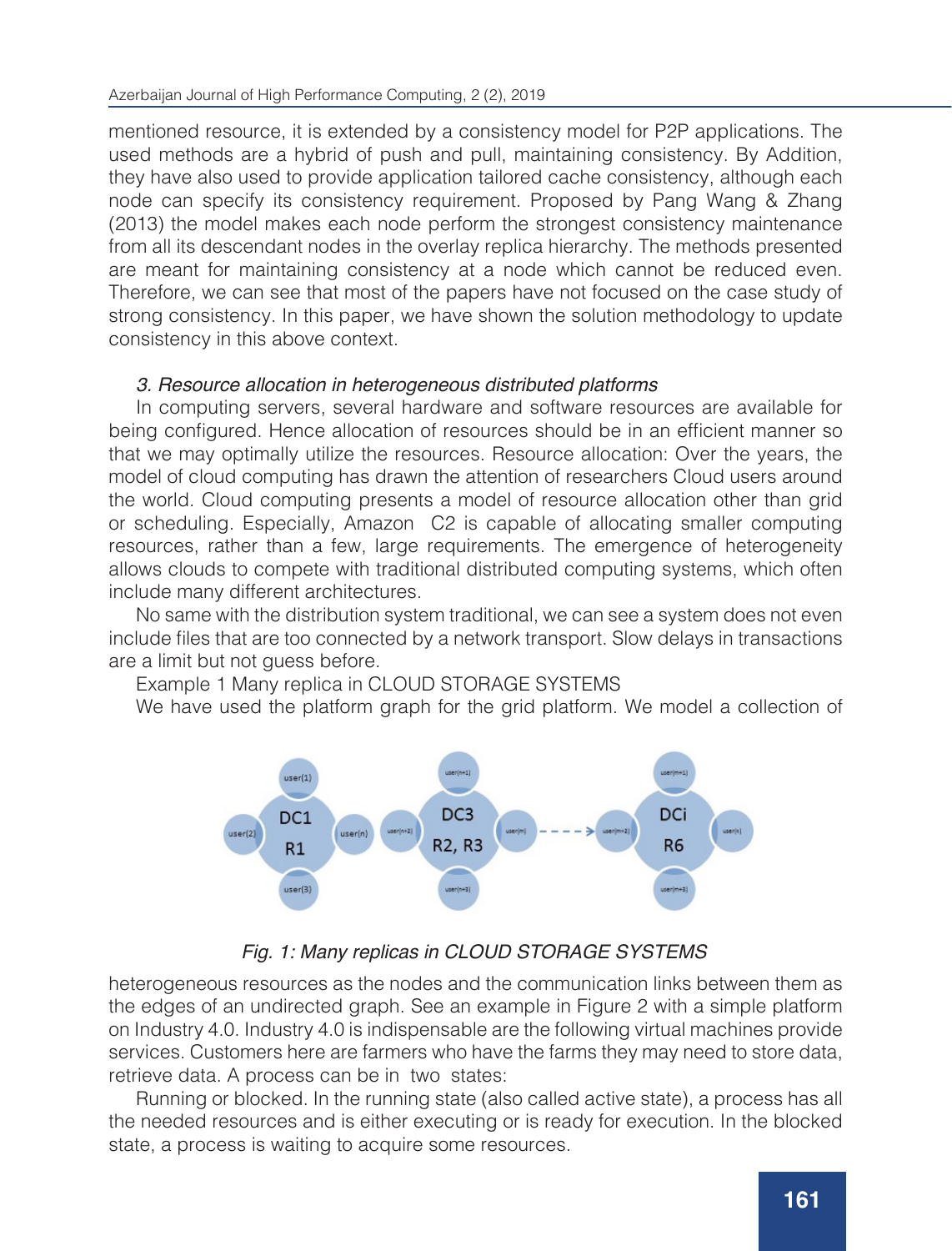Example 2 A requirement of data consistency

The Industrial Revolution Fourth widespread impact breakthroughs in technology in



## *Fig. 2: A requirement of data consistency*

all fields such as artificial intelligence, big data, Robotics, IoT.

The prospect of the development of education in the context of the Industrial Revolution for the fourth time, Vietnam will certainly face many difficulties in education we are still too heavy on the transmission of knowledge without looking to expand the quality and capacity of the learners; quality teaching staff, management staff has been uneven; information technology infrastructure is limited.

With the influx of new learning models and the development of science and technology, the methods of traditional education will certainly be challenging. Each student needs and different learning abilities. Advances in technology allowed the school can design individual learning pathways to suit each particular case. The educational software was put into use with the ability to adapt to the capabilities of each student and allow students with speeds matching the needs of the self.

Within the scope of the study, the author refers to the technology infrastructure solutions to solve the whole distribution of resources, avoid deadlock learners' area concurrent access to the system.

Resources allocation for virtual servers on the data consistency maintenance

# *Algorithm 1 Requests resources with best-effort .*

Input: P<sup>j(CPU)\*</sup>, P <sup>j(RAM)\*</sup> from IaaS provider i;

```
Output: new resource r^{\text{CPU}}^{(n+1)}, r^{\text{RAM}}^{(n+1)};
BEGIN
Operation request resource (ri) in the critical section is
csstatei ←−trying; lrdi ←−clocki + 1; for each j ∈ Ri do
if (usedbyi[j] =0) the send request (lrdi,i) to pj end for;
senttoi [j] ←− true;
```
end if end for; used by the contract of the contract of  $\mathcal{E}$  is the contract of the contract of the contract of the contract of the contract of the contract of the contract of the contract of the contract of the contract of the contr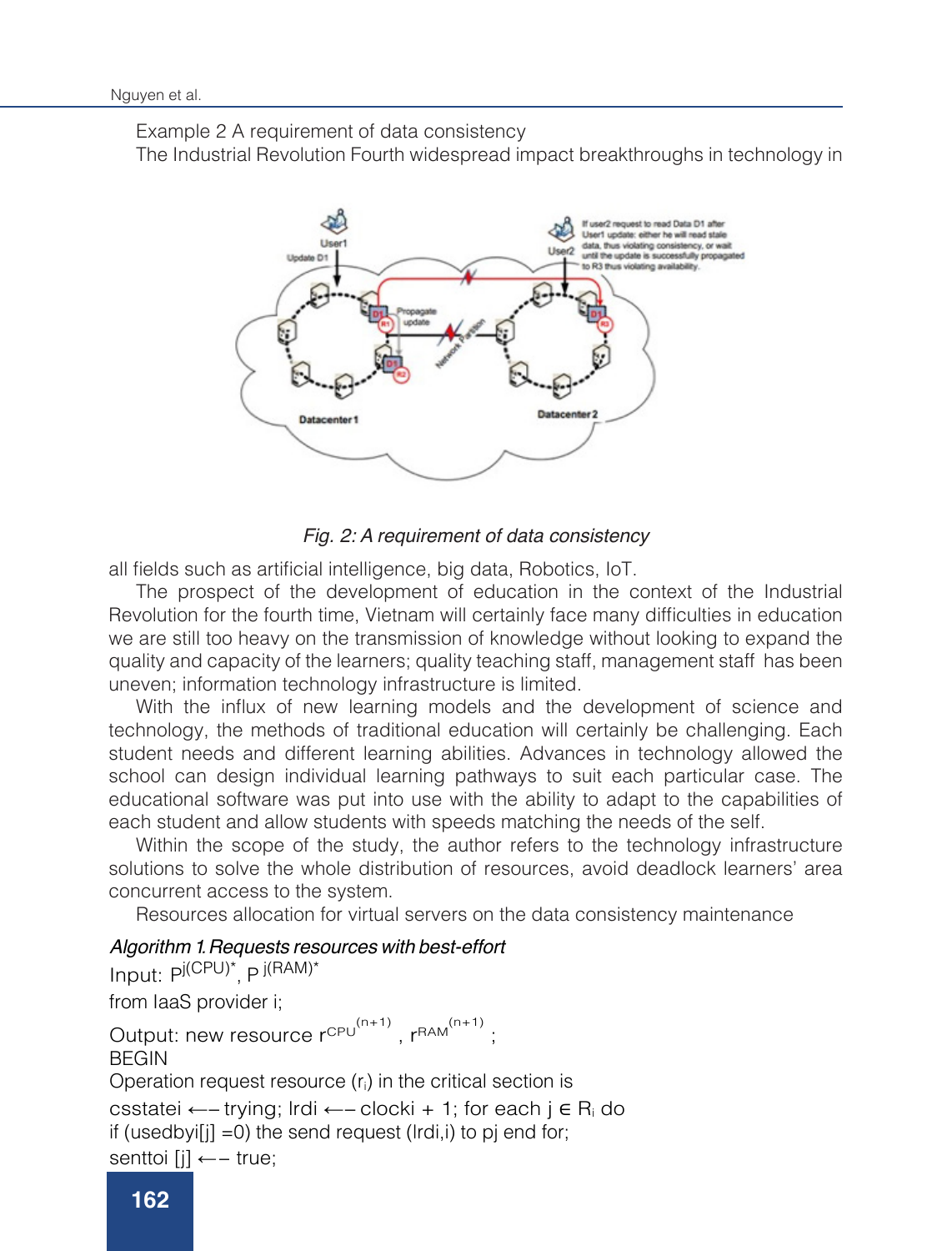```
usedbyi[j] ←− R
else senttoi[j] ←−false
end if end for;
usedbyi[i] ki;
      n
wait( usedbyi[j] NPM );
j=1csstatei ←− in;
Operation release resource (ri) in the critical section is<br>castate: new turbule
csstatei ←– out;
for each j \in permdelayedi do send permission(i,j) to pj end for;
R<sub>i</sub> ← permdelayedi; permdelayedi ← ø END.
```
As presented above, ensuring data consistency, the virtual servers are responsible for propagating updates to replicas. In addition, the virtual server is responsible for processing any other requests from the user. Inside, the scale system is not stable, the heterogeneous user: the ability to process, bandwidth usage, the churn rate, the update rate. So, resource allocation (RAM, CPU) for the virtual server is very important.<br>T apdate rate: 00, resource and<br>They need to be appropriate. (n+1) else settoile senttoile<br>Line settoile se secondo

rney need to be appropriate.<br>Moreover, solving other problems as deadlock will improve the efficiency of the woreover, solving other problems as deadlock will improve the emclency of the<br>virtual server in the consistency maintenance scheme. In the cloud computing model, while the resources provided are gathered in so many complicated as introduced above, the resources provided are gathered in so many complicated as introduced above, the resources provided are gamered in so many complicated<br>steps. The development of a solution to prevent deadlock needs to ensure that at least one of the following conditions cannot occur.

In the cloud computing model, as introduced above, the resources provided are n the cloud computing model, as introduced above, the resources provided are gathered in so many complicated steps. The development of a solution to prevent deadlock need to ensure that at least one of the following conditions cannot occur: Resources cannot be shared, occupied, and the additional resources required, no recovery resources, existence of any cycle or not. gathered in so many complicated steps.

permet of any eyere of not.<br>Virtual host distribution on the physical node at a time point. To define the distribution

```
end if.
Algorithm 2.Balancing Consistency Availability On System Physical Machine
Input: P^{j(CPU)^*}, P^{j(RAM)^*}
```

```
from laaS provider i; https://www.from page
Output: new resource r^{CPU^{(n+1)}}, r^{RAM^{(n+1)}};
if (csstatei = trying) ∧ (usedbyit) ∧ (usedbyit) \sim 0) ∧ (notsenttoichedbyit) \simWhen REQUEST(k,j) is received from pj do
clocki \leftarrow max(clock_i, n);prioi ← (csstatei = in) v ((csstatei = trying)
\Lambda ((lrdi,i) (n,j)));
BEGIN
if (prioi) then send NOTUSED(NPM) to p_ielse if(ni
NPM) then send NOTUSED(NPM - n_i) to p_i end if
permdelayedi ← permdelayedi ∪j
```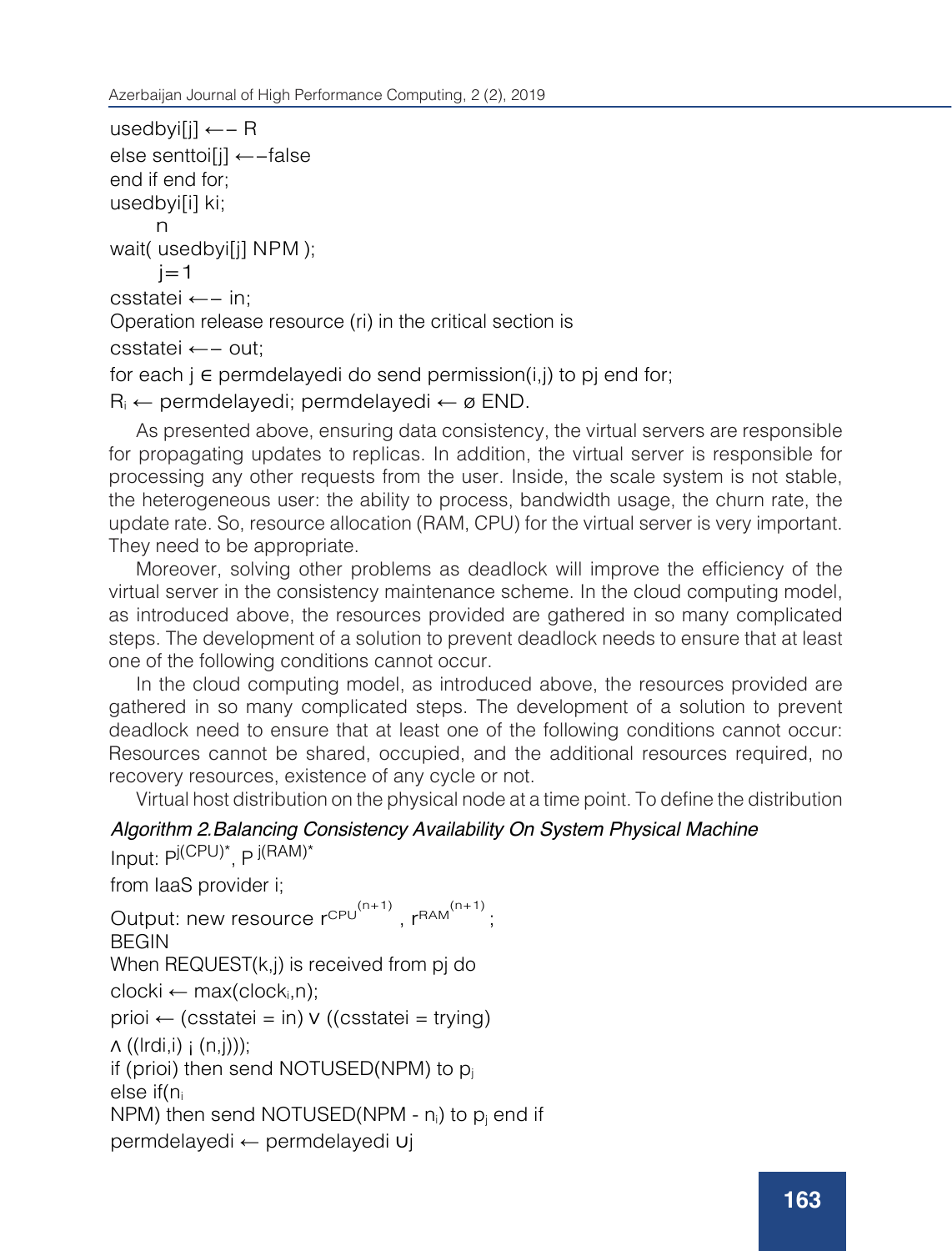```
nguyen et al.<br>Nguyen et al.
```

```
end if.
When permission(i,j) is received from p_i do
NPMi ← NPMi \ j;
When NOTUSED(x) is received from p_i do
usedby[i] \leftarrow usedby[i] -x;if ((csstatei = trying) ∧ (usedbyi[j] = 0) ∧ (notsenttoi[j])
then send REQUEST(lrdi,i) to pj senttoi[j] \leftarrow true;
usedbyi[j] \leftarrow NPM;
end if.
END.
```
of all of a virtual host on the physical nodes in the time required, starting from time t and drag long d seconds is very difficult. When combine and force the best algorithm 2, we got the previous time, and the algorithm used to provide the resource in the shared environment because they do not be up the calendar and require the best.

When the nodes have been sorted, the model uses the best-effort algorithm to distribute all VM's.

The algorithm mentioned above can distribute multiple VM's on the same node. With this research, we are aiming to provide efficient distribution of resources; we have proposed the following technique in distributed environments. In this case, the algorithm tries to distribute as many VM's as possible on multiple physical nodes.

*A. Resources Allocation for virtual servers on the data consistency maintenance*



*Fig. 3: Example problem instance with two nodes and one service, showing possible resource allocations*

In this paper, the practical implications dictate that designers opt for best-effort availability, thus guaranteeing consistency and greedy consistency for systems that must guarantee availability. With a pragmatic way to handle the tradeoff is by balancing consistency availability tradeoff in systems.

Then we process the research for the rating to provide the resource, which can be a CPU hardware. In the future, we will the progress of the virtualization as the storage drive, compatibility, and time complete when sending a contract. p, percentage of the CPU used by a requested. (Value of p can be 10%, 20%, 30%, 40%, and 100%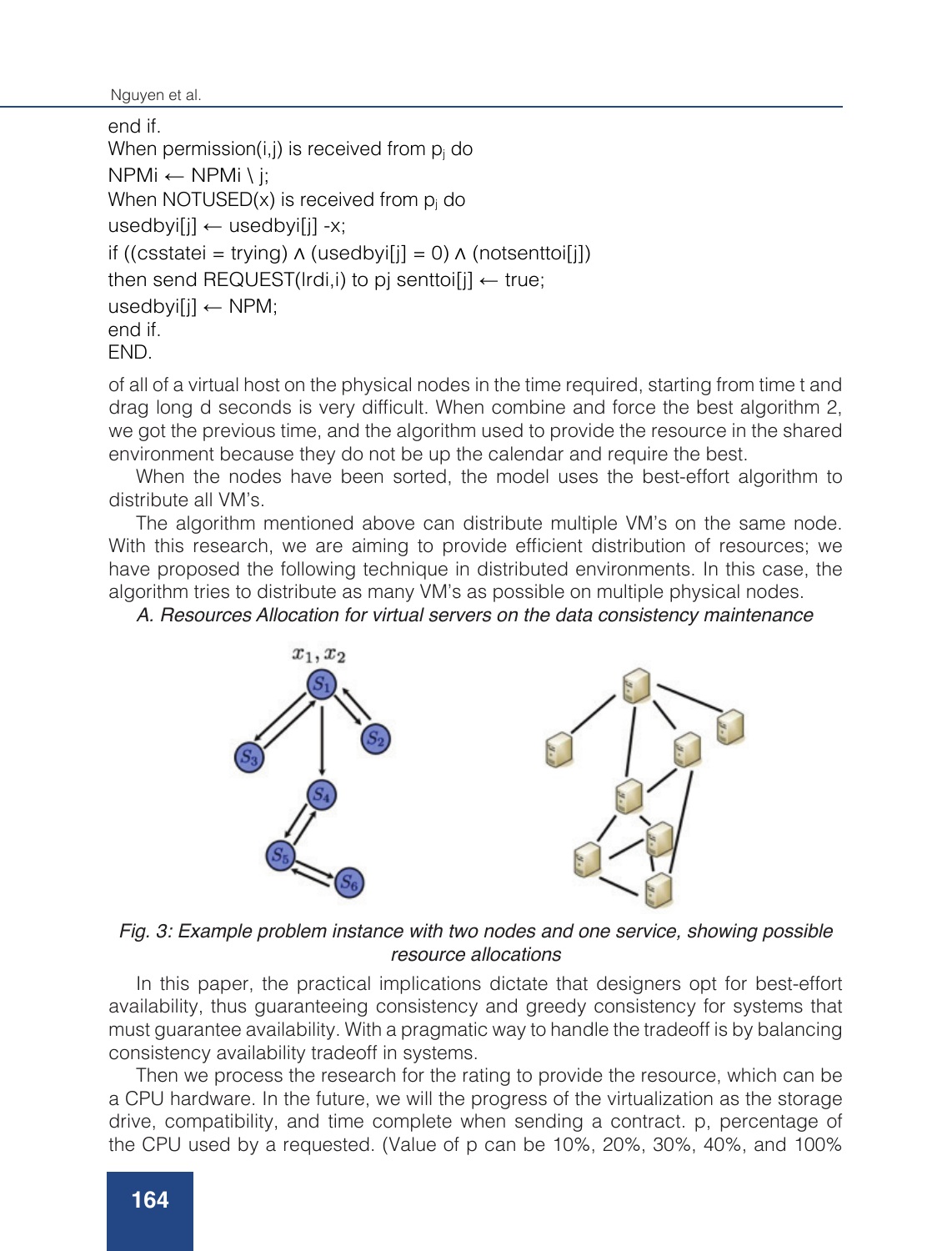

*Fig. 4: Example problem instance with two nodes and one service, showing possible resource allocations.*

because the percentage of CPU for using the greedy algorithm is calculated as approximately 89.20%).

VM, the number of nodes required. These are approximate as follows: small (40), medium (60), large (80). With the above two parameters, the research team determined the times to collect the results of the time when it requires to use the greedy algorithm within 1 lease contract in 1 DC and the time when the deadlock detection algorithm detected on deadlocks.

## *Result analysis*

This section deals with result analysis and discussion. In this way, the solution includes two steps: Firstly, the Creation of a structured tree; Secondly, checking if the cycle exists in that tree. In the first step, multicast to be used in dDT algorithm construction in order to send the request to on the nodes in the systems and waiting for replies from them. After this process, we obtain a tree. In the second step, another algorithm to be used in order to detect a cycle. However, this algorithm has not been mentioned in this paper.

Through Table 1, they apply algorithm request resource with the ability to provide resources for a lease (as long as the capacity of the CPU is predetermined), we recognize that the ratio between the rent Defective and successful creation of virtual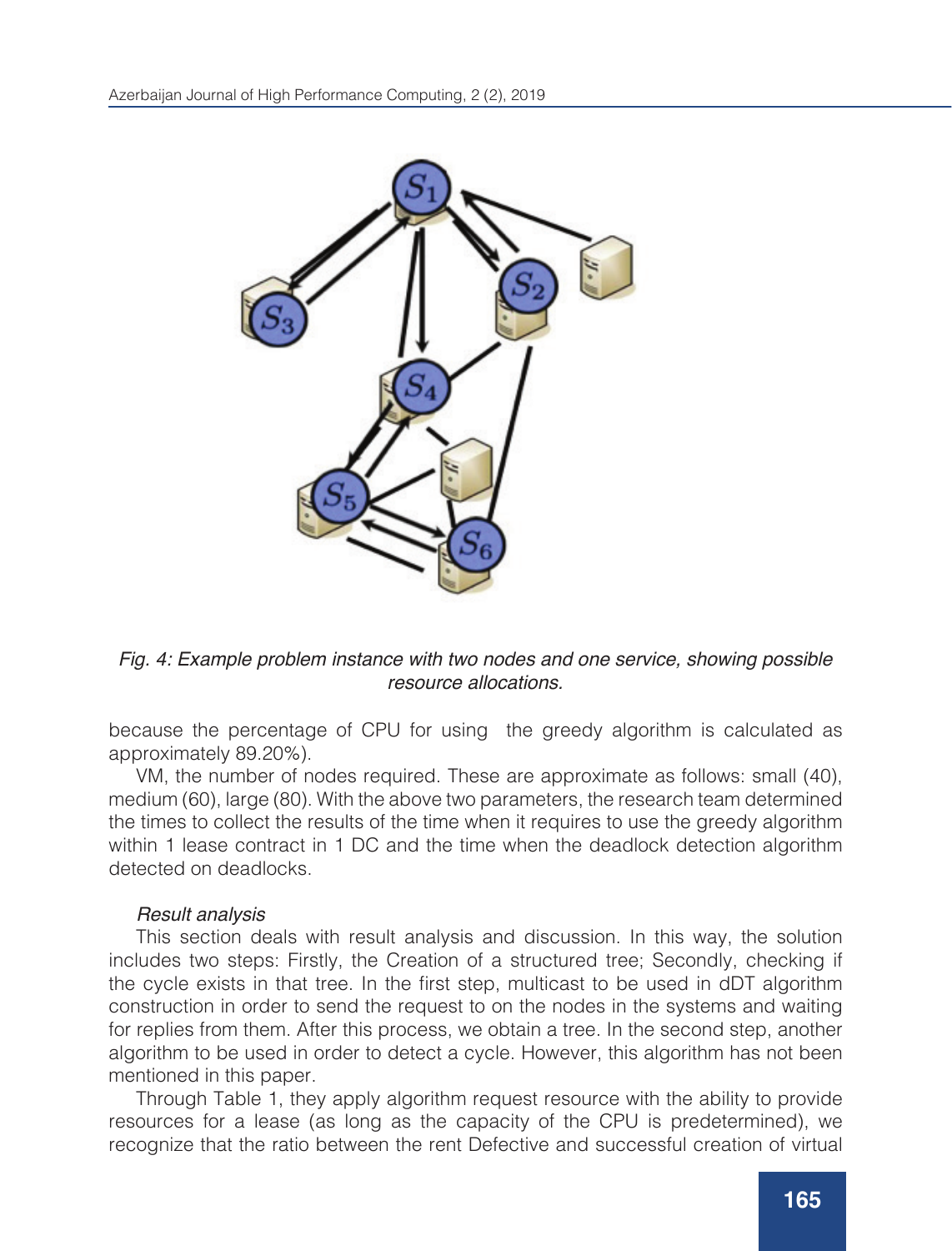*Table 1: Comparison average time a contract ends with greedy algorithm, together with the cpu usage at local Environment*

| Ability | <b>VM</b><br><b>NOSR</b> | <b>VM</b><br><b>SR</b> | VM ID | <b>Start</b><br>Time | <b>Start</b><br>time | End<br>time |
|---------|--------------------------|------------------------|-------|----------------------|----------------------|-------------|
| 10%     | 30,56                    | 40,72                  | 20,5  | 0.1                  | 10                   | 22.22%      |
| 20%     | 40,09                    | 45,21                  | 22,3  | 0.1                  | 10                   | 20.00%      |
| 30%     | 45,30                    | 45,48                  | 23,18 | 0.1                  | 32                   | 27.27%      |
| 40%     | 47,54                    | 45,45                  | 24,34 | 0.1                  | 45                   | 43.75%      |
| 50%     | 45,56                    | 46,01                  | 30,14 | 0.1                  | 40                   | 39.39%      |
| 60%     | 46,18                    | 47,01                  | 40,01 | 0.1                  | 20                   | 36.05%      |
| 70%     | 47,02                    | 47,09                  | 43,09 | 0.1                  | 35                   | 42.86%      |
| 80%     | 48,08                    | 47,56                  | 45,23 | 0.1                  | 48                   | 44.44%      |
| 90%     | 49,02                    | 48,56                  | 45,67 | 0.1                  | 60                   | 50.55%      |
| 100%    | 56.78                    | 50,06                  | 60,78 | 0.1                  | 90                   | 64.86%      |



*Fig. 5: Graph showing the ability of CPU to each lease contract with the best-effort algorithm.*

machines is the same. With the CPU of 70%, we can see that the difference between these ratios is greater, with the failure of 88% and the success of 65, 6%.

In traditional distributed storage and cloud computing systems, the instinctive and correct way to handle replicas consistency was to ensure a strong consistency state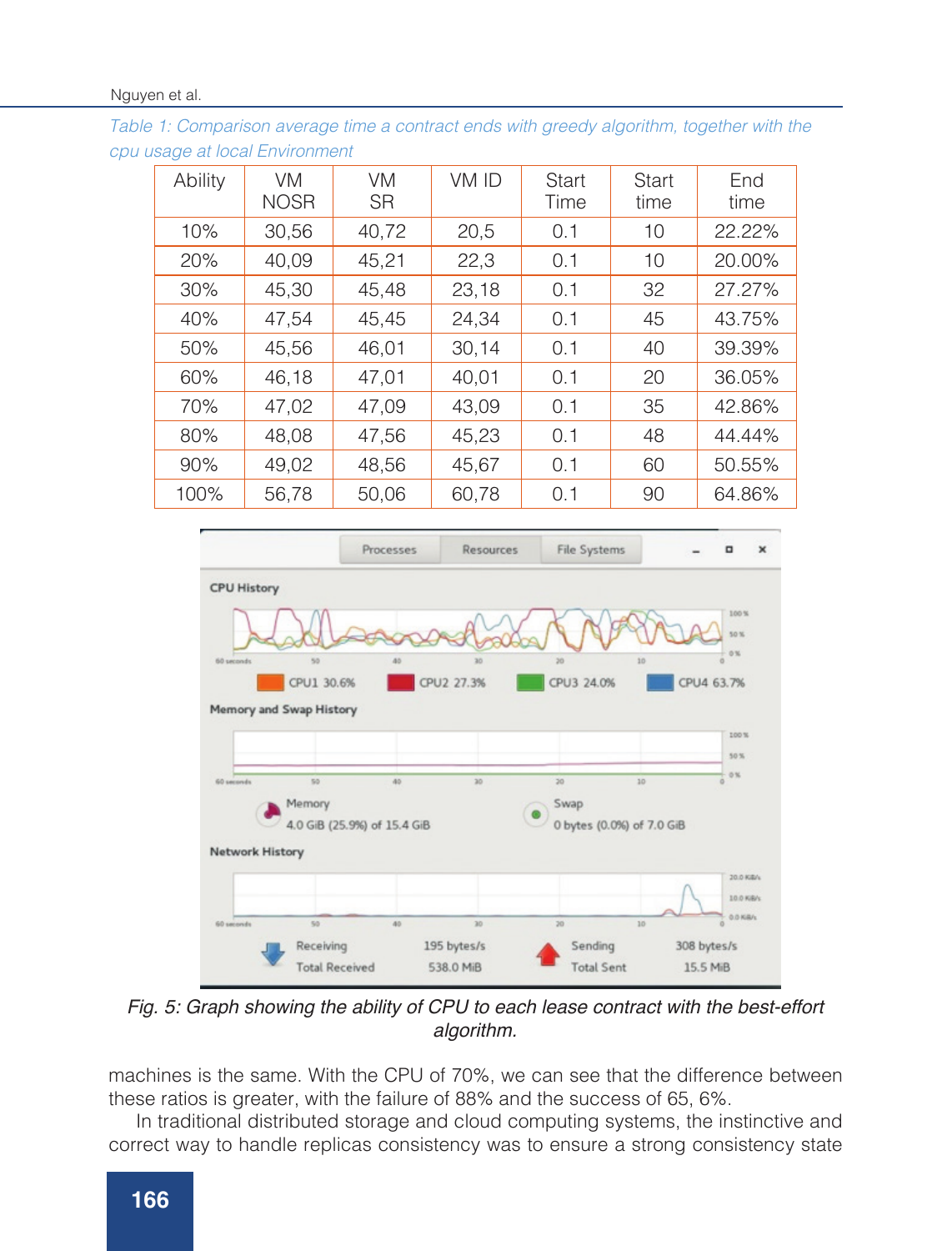

Number of replication nodes

*Fig. 6: Time contract graph with the ability of each CPU to provide virtual server creation resources.*

| Ability | <b>VM</b><br><b>NOSR</b> | <b>VM</b><br><b>SR</b> | VM ID | <b>Start</b><br>Time | Start<br>time | End<br>time |  |
|---------|--------------------------|------------------------|-------|----------------------|---------------|-------------|--|
| 10%     | 50,56                    | 60,72                  | 20,5  | 0.1                  | 5             | 22.22%      |  |
| 20%     | 60,09                    | 75,21                  | 22,3  | 0.1                  | 10            | 20.00%      |  |
| 30%     | 65,30                    | 75,48                  | 23,18 | 0.1                  | 12            | 27.27%      |  |
| 40%     | 67,54                    | 75,45                  | 24,34 | 0.1                  | 15            | 43.75%      |  |
| 50%     | 75,56                    | 76,01                  | 30,14 | 0.1                  | 20            | 39.39%      |  |
| 60%     | 76,18                    | 77,01                  | 40,01 | 0.1                  | 23            | 36.05%      |  |
| 70%     | 77,02                    | 77,09                  | 43,09 | 0.1                  | 25            | 42.86%      |  |
| 80%     | 88,08                    | 78,56                  | 45,23 | 0.1                  | 28            | 44.44%      |  |
| 90%     | 89,02                    | 78,56                  | 45,67 | 0.1                  | 30            | 50.55%      |  |
| 100%    | 96,78                    | 80,06                  | 60,78 | 0.1                  | 35            | 64.86%      |  |

*Table 2: Mean attenuation limit with more experiments* 

of all replicas in the systems all the time. Through Table 2, to provide resources for 10 lease contracts (given the condition that the ability of CPU is predetermined), we found that the success rate to create VM is very high, with the CPU's ability at 20%. As for CPU's ability at 40% and 60%, the success creation is also higher than that of failure creation.

We compare our algorithms with algorithms greedy with detecting and eventual balancing consistency. The first tolerable status success create virtual machine rate 70

*Conclusion*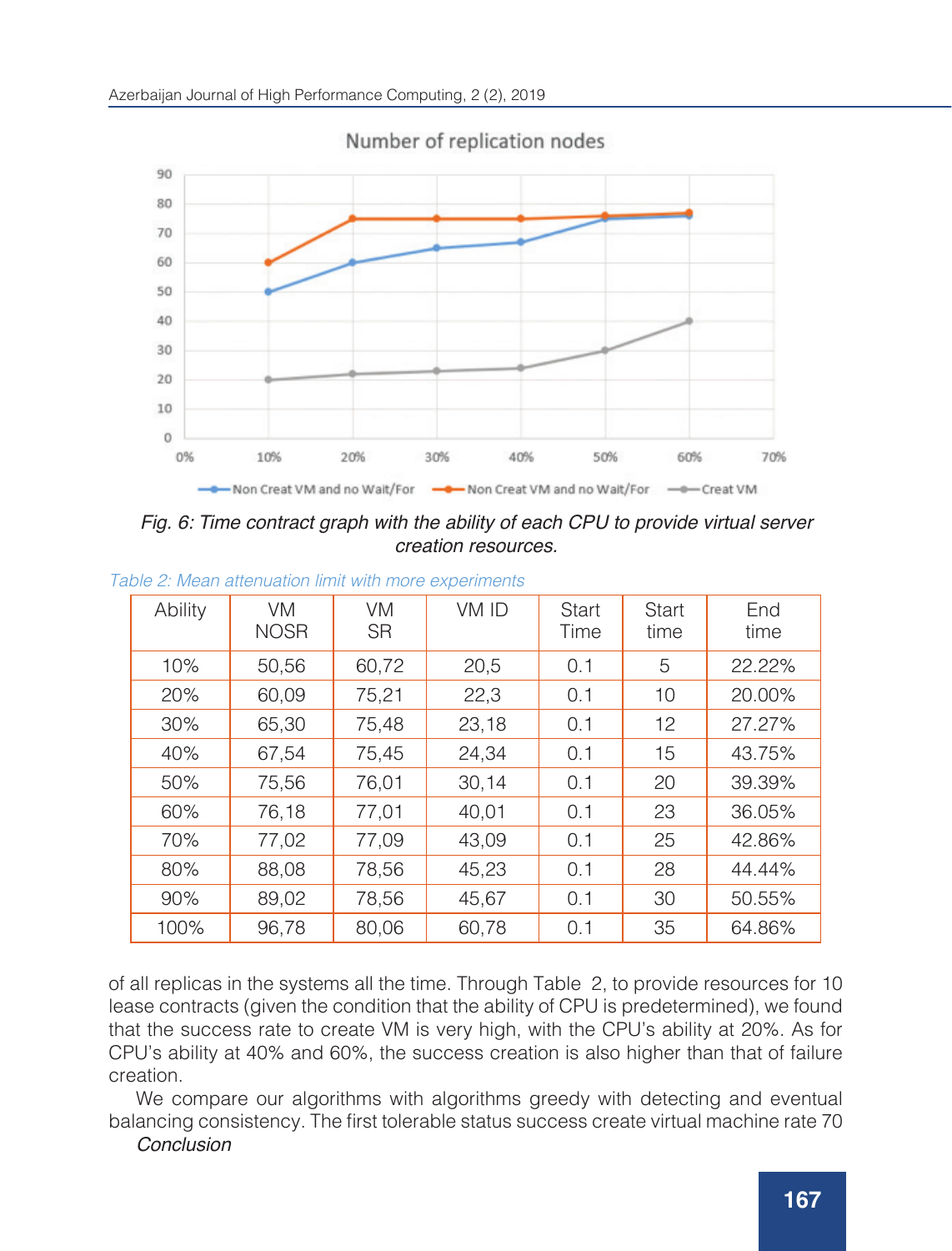| <b>VCPUs</b>   | RAM         | <b>Root Disk</b> | <b>Ephemeral Disk</b>    | Swap Disk | RX/TX factor          | ID             | Public |
|----------------|-------------|------------------|--------------------------|-----------|-----------------------|----------------|--------|
| 4              | 8GB         | 80GB             | 0GB                      | OMB       | 1.0                   | 4              | Yes    |
| $\overline{c}$ | 4GB         | 40GB             | 0GB                      | OMB       | 1.0                   | 3              | Yes    |
| 1              | 2GB         | 20GB             | 0GB                      | OMB       | 1.0                   | $\overline{2}$ | Yes    |
| 1              | 512MB       | 1GB              | <b>CONTRACTOR</b><br>0GB | OMB       | <b>SCANDER</b><br>1.0 | 1              | Yes    |
| 8              | <b>16GB</b> | 160GB            | 0GB                      | OMB       | 1.0                   | 5              | Yes    |

### *Fig. 7: Graph showing lease contract completion time for each CPU capability in distributed environments, using the deadlock detection algorithm.*

In the content of the article, we provide an Open Stack virtual server solution. The solution concerns the readiness criteria because it affects the cost of preparing the infrastructure. Virtualization solutions based on Open Stack have great potential to meet the needs of the users in the context of complex and sophisticated intelligent computing systems.

Using a virtual machine is an effective solution that ensures consistent data replication of Cloud Storage Systems. In this paper, the team proposed solutions to improve the performance of virtual servers in allocating system resources, algorithms to prevent, handle deadlock. Experimental results indicate that new proposals are effective. Main issues, the ability to adjust resources can positively impact each user's needs, the solution to ensure quality standards, ensure sufficient resources, storage space, support policies Use when demand increases or decreases. Standalone independence also improves on open resource standards, based on physical server resources.

We have also conducted experiments in distributed environments, some peerto-peer distributed applications with the ability of data centers to change. Based on empirical evaluation criteria, we propose to bring some positive results.

When observing a comparative assessment between the ability to create a VM as required, or reject a request to create a VM as the other VMs can not be suspended, or stop the CPU in the Data Center.

Through this research, we found that adopting Open Stack based virtual server solutions delivers optimal performance for the distributed resources of specially adapted virtual machine systems. Provide virtual servers for high tech applications in intelligent farming.

#### *Acknowledgment*

The article was conducted with support from the scientific research project code 182.CNTT02 / HD- DHCN.